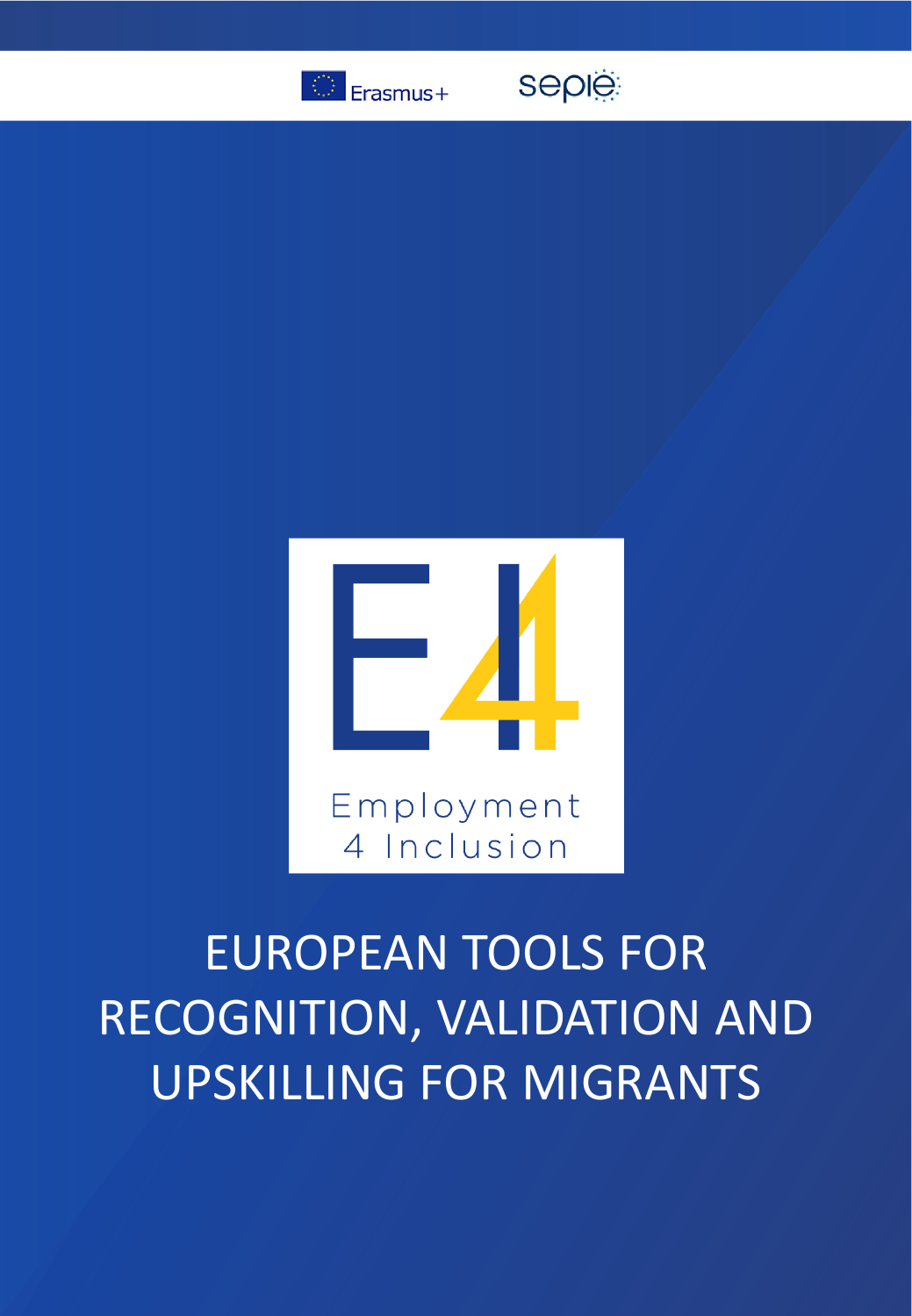#### Title: **FROMSKILLS2WORK**

Type of resource: Project, Good Practices Country: Belgium, Hungary, Ireland, Netherland, Slovak Republic, Slovenia, Spain and UK Language: English, Italian, French, SK, Spanish, Hungarian, German, Slovenian and Arabic

#### **Short Description**

"FromsSkills2Work" project aims to promote labour market integration of beneficiaries of international protection by promoting the early validation of formal and informal skills and competences. This is achieved by supporting the reception framework and capacities of relevant authorities, intermediaries and employers, and by enhancing access to information and services regarding the recognition of skills and qualifications of beneficiaries of international protection.

"FromSkills2Work" project aims to promote labour market integration of refugees by promoting the early validation of formal and informal skills and competences. This is achieved by supporting the reception framework and capacities of relevant authorities, service providers and employers, and by enhancing access to information and services regarding the recognition of skills and qualifications of refugees.

"FromSkills2Work" is a Digital Information Platform on Skills Validation and Labour Market Integration that provides information for beneficiaries of international protection, representatives of migrant groups, employers, local authorities and service providers in the 9 participating EU member states: Belgium, Hungary, Ireland, Italy, the Netherlands, Slovak Republic, Slovenia, Spain, and the United Kingdom. The project started on January 2016 and finished on December 2017.

Webpage: <http://www.fromskills2work.eu/>

#### Title: **LIGHTHOUSE**

Type of resource: Project, Good Practices Country: Spain, Norway, Greece, France, Cyprus and Autria Language: English, Spanish, Deutsch, Norwegian and Greek

## **Short Description**

"Lighthouse" is a European project, which intends to establish and innovative model, as well as tools for supporting lifelong learning and career paths for migrants by the counselling and recognition of prior learning to improve skills, mobility and employability. Drawn from the combination of two different successful frameworks:

The Austrian model, called LOT-House (*learning, orienting, trying-doing*), developed by BEST (*Austrian partner*); and the well-established French system for the recognition of non-formal and informal learning education.

A consortium of seven partners from Spain, Norway, Greece, France, Cyprus and Austria; were responsible for the project implementation. This partnership created the following Intellectual Outputs:

- State of the Art Report: to provide a clear understanding, about the context and situation of the career guidance and counselling services for migrants.
- Lighthouse Interactive Model: to introduce and guide the beneficiaries to offer counselling and career guidance.
- Lighthouse Training Curriculum: an ECVET-based tool designed to develop the necessary knowledge, skills and competences of the professionals.
- Lighthouse Guidelines: to deliver key recommendations.
- Lighthouse Toolbox: to equip professionals working at career guidance and counselling services.

Webpage: <http://lighthouse-project.eu/>